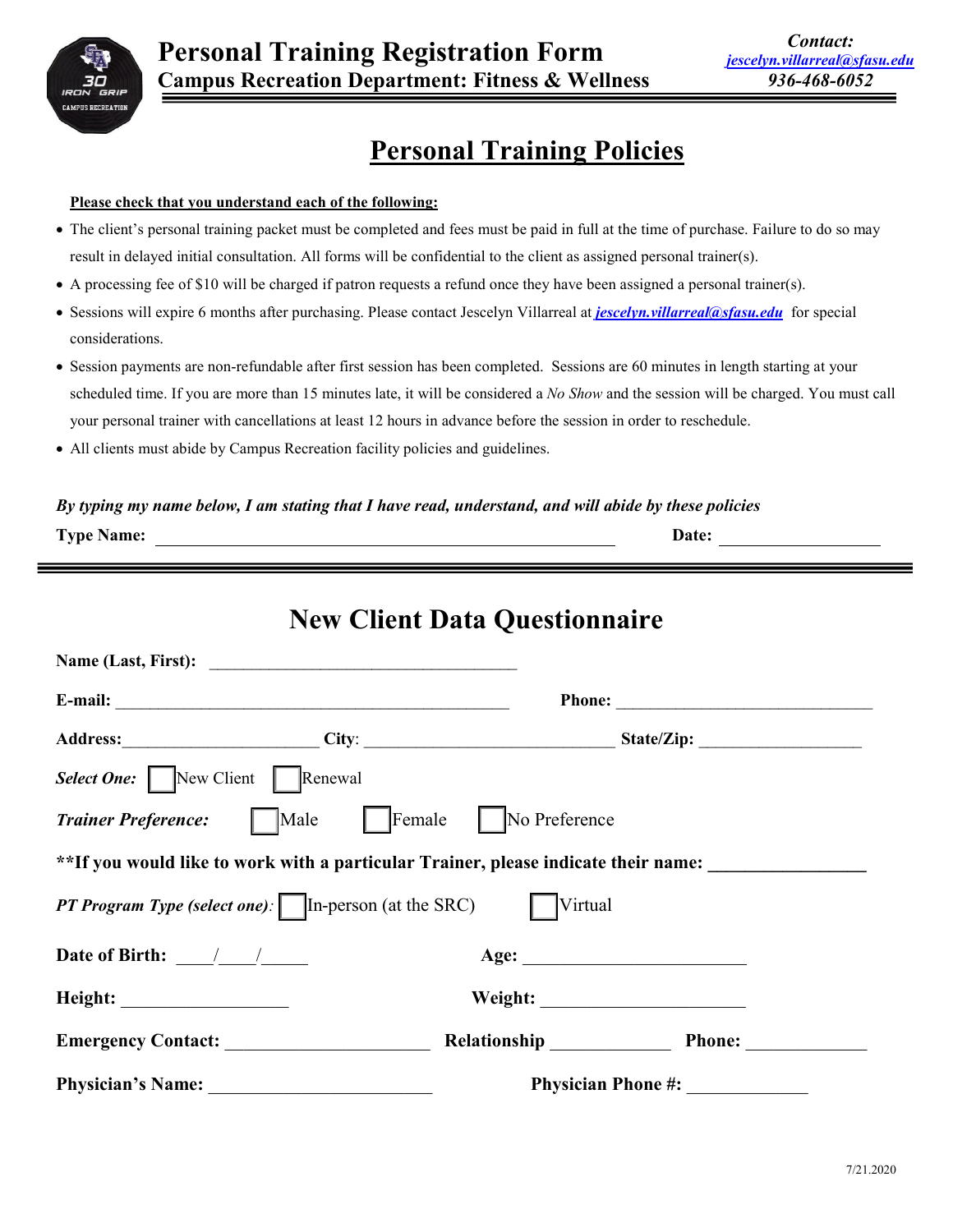| Please pick the classification that best describes you:                                          |  |  |  |  |  |  |
|--------------------------------------------------------------------------------------------------|--|--|--|--|--|--|
| Sophomore<br>Freshman<br>Graduate<br>Senior<br>Junior<br>Student:                                |  |  |  |  |  |  |
| $\sim$ OR $\sim$                                                                                 |  |  |  |  |  |  |
| SFASU Alumni<br>Post Baccalaureate<br>Campus Rec Member:<br>Staff<br>Faculty<br>Dependent        |  |  |  |  |  |  |
| $\mathbf F$<br><b>Sex</b><br>$\rm X$<br>M                                                        |  |  |  |  |  |  |
| On Campus Housing<br>Nacogdoches<br>Residence<br>Other                                           |  |  |  |  |  |  |
| Ethnicity<br>American Indian or Alaskan Native<br>Asian or Pacific Islander                      |  |  |  |  |  |  |
| White<br><b>Black or African American</b>                                                        |  |  |  |  |  |  |
| Hispanic or Mexican American<br>Other, please specify                                            |  |  |  |  |  |  |
| How did you hear about our Personal Training Services?                                           |  |  |  |  |  |  |
| Rec Center<br>Social Media<br>Website<br>Friend<br>Other:                                        |  |  |  |  |  |  |
| Please indicate times you are available to work with a trainer:                                  |  |  |  |  |  |  |
| <b>Time</b><br>Day<br>Monday<br>Tuesday<br>Wednesday<br>Thursday<br>Friday<br>Saturday<br>Sunday |  |  |  |  |  |  |
| <b>Physical</b>                                                                                  |  |  |  |  |  |  |
| By how much would you like to change your current weight?                                        |  |  |  |  |  |  |
|                                                                                                  |  |  |  |  |  |  |
| In the past year, how often have you engaged in physical activity?                               |  |  |  |  |  |  |
| Regularly (3-4 times/week)<br>Semi Regularly (1-2 times/week)                                    |  |  |  |  |  |  |
| Sporadic (1-2 times/month)<br>None                                                               |  |  |  |  |  |  |
| How long have you been exercising regularly (months/years)?: ____________________                |  |  |  |  |  |  |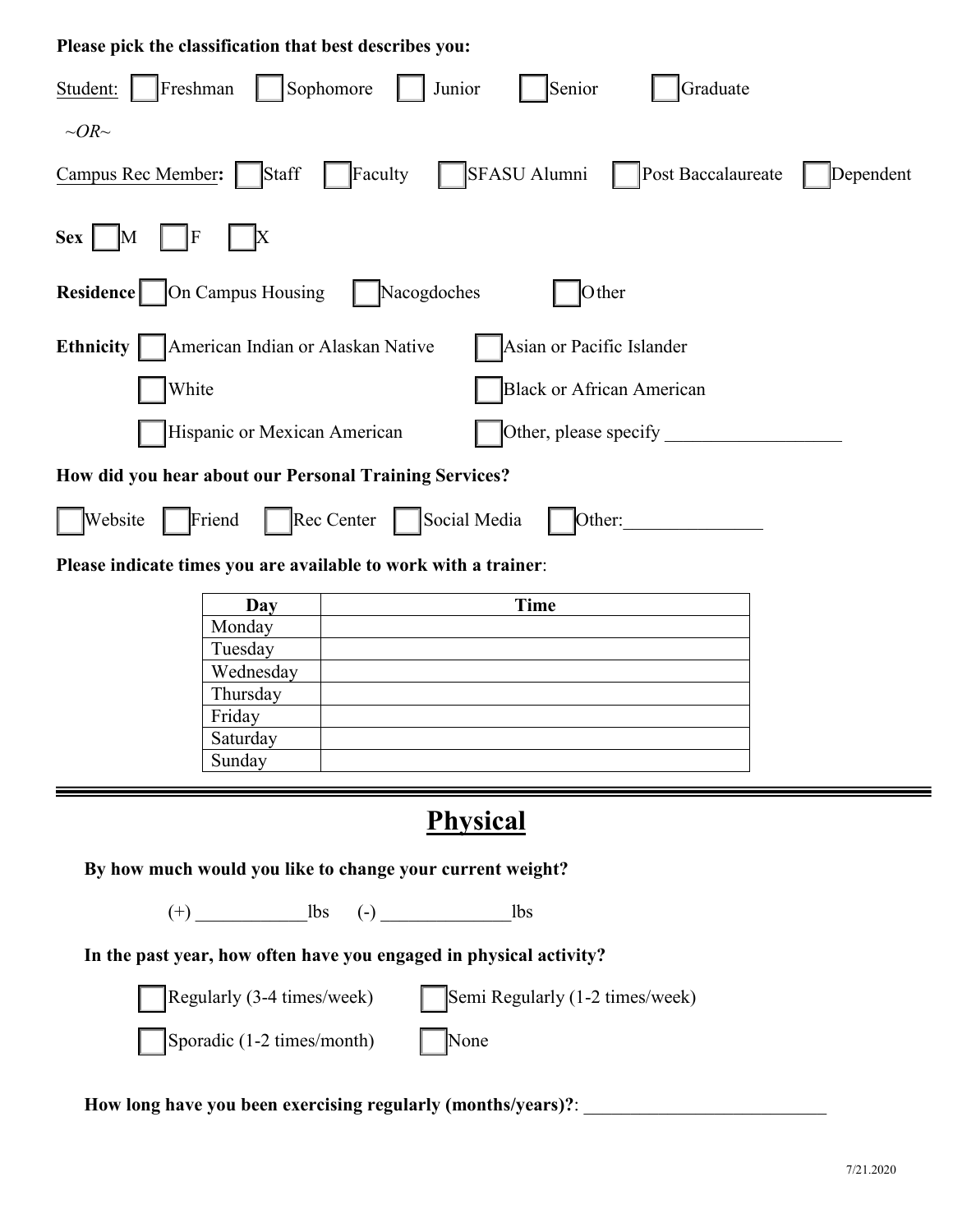| When you exercise, rate your perceived exertion:                               |                              |  |  |  |  |  |
|--------------------------------------------------------------------------------|------------------------------|--|--|--|--|--|
| Fairly Light<br>Light                                                          | Somewhat Hard<br>Hard        |  |  |  |  |  |
| Do you start exercise programs but then find yourself unable to stick to them? |                              |  |  |  |  |  |
| Yes<br>No                                                                      |                              |  |  |  |  |  |
| What are your personal barriers for not exercising or sticking to a program?   |                              |  |  |  |  |  |
|                                                                                |                              |  |  |  |  |  |
| What types of exercise interest you? ( <i>please check all that apply</i> )    |                              |  |  |  |  |  |
| cardiovascular machines                                                        | abdominal strength exercises |  |  |  |  |  |
| running/walking program                                                        | weight machines              |  |  |  |  |  |
| free weights                                                                   | flexibility                  |  |  |  |  |  |
| sport skills                                                                   | group exercise classes       |  |  |  |  |  |
| mind/body                                                                      | other:                       |  |  |  |  |  |
| How much time are you willing to dedicate to an exercise program?              |                              |  |  |  |  |  |
| minutes/day                                                                    | days/week                    |  |  |  |  |  |

**Rank your goals in undertaking exercise: Use the following scale to rate each goal separately**.

|                                               | $1 - 4$ | Extremely important Somewhat important Not at all important<br>$5 - 7$ | $8 - 10$ |
|-----------------------------------------------|---------|------------------------------------------------------------------------|----------|
| Goal                                          |         |                                                                        |          |
| <b>Improve Cardiovascular Fitness</b>         |         |                                                                        |          |
| Body-fat weight loss                          |         |                                                                        |          |
| Reshape or tone my body                       |         |                                                                        |          |
| Improve performance for a specific sport      |         |                                                                        |          |
| Improve moods and ability to cope with stress |         |                                                                        |          |
| Improve flexibility                           |         |                                                                        |          |
| Increase strength                             |         |                                                                        |          |
| Increase energy level                         |         |                                                                        |          |
| Feel better                                   |         |                                                                        |          |
| Enjoyment                                     |         |                                                                        |          |
| Other                                         |         |                                                                        |          |

**Please list any other comments regarding your goals with starting a personal training service:**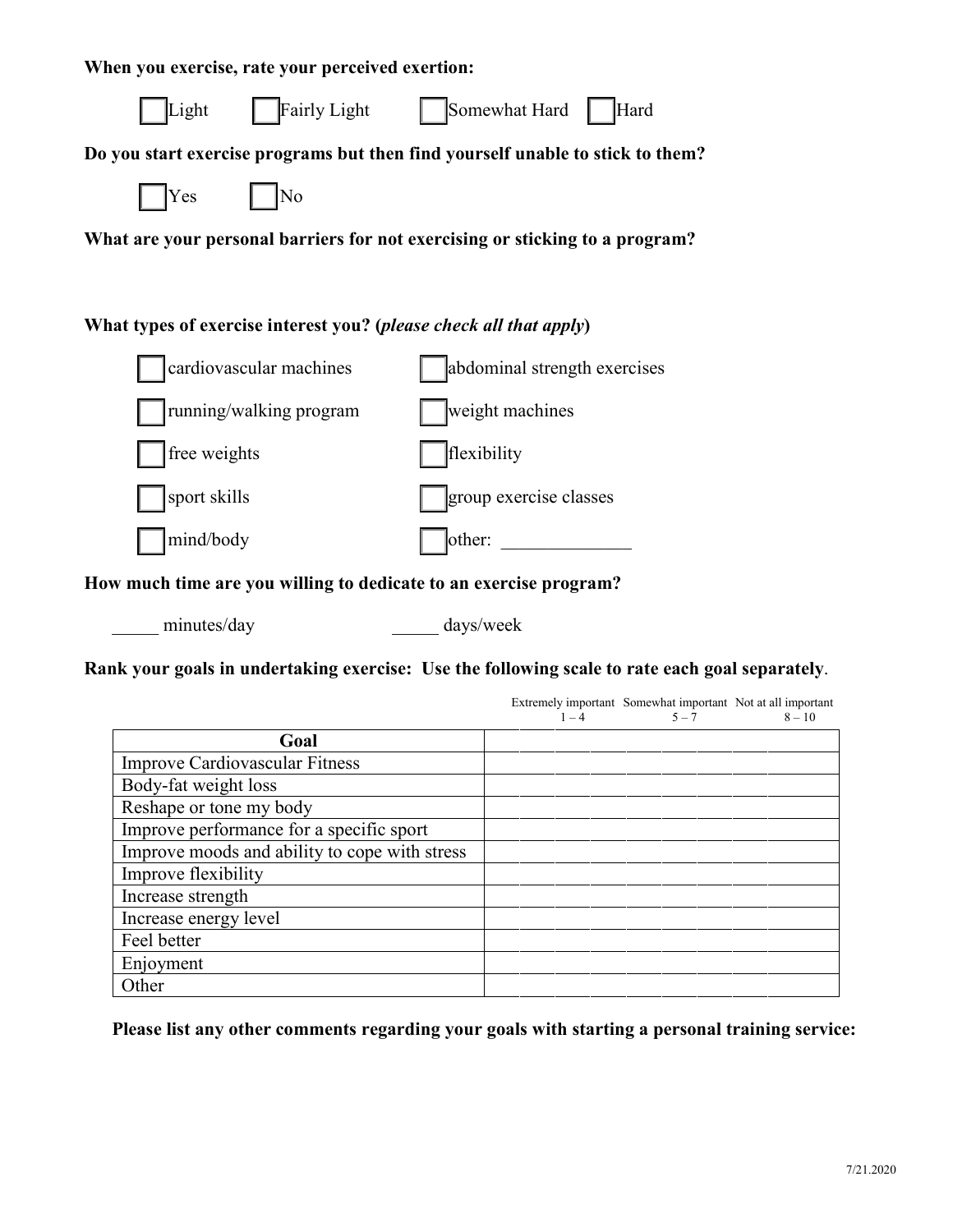| <u>Dietary</u>                                                                                                                                 |
|------------------------------------------------------------------------------------------------------------------------------------------------|
| How many meals and/or snacks do you have per day?:                                                                                             |
| What would you estimate your caloric intake to be per day:                                                                                     |
| Do you feel you eat healthy "most of the time"?                                                                                                |
| Is your diet well balanced (including vegetables, fruits, breads, cereals, dairy products, and adequate<br>sources of protein)?<br> No<br> Yes |
| <b>Stress/Social</b>                                                                                                                           |
| How do you deal with stress normally?                                                                                                          |
| Do you hold in your angry feelings without expressing them?<br>Yes<br>No                                                                       |
| Do you have at least one person whom you can discuss personal concerns, worries, or problems with?                                             |
| Yes<br> No                                                                                                                                     |
| If you answered yes to #3, do they make you feel respected and/or admired?<br>Yes<br>No                                                        |
| Are you satisfied with the support you provide to others?<br>Yes                                                                               |
| Indicate how you are dealing with daily stress:                                                                                                |
| Indicate your energy level:                                                                                                                    |

**How many hours of sleep do you normally get?**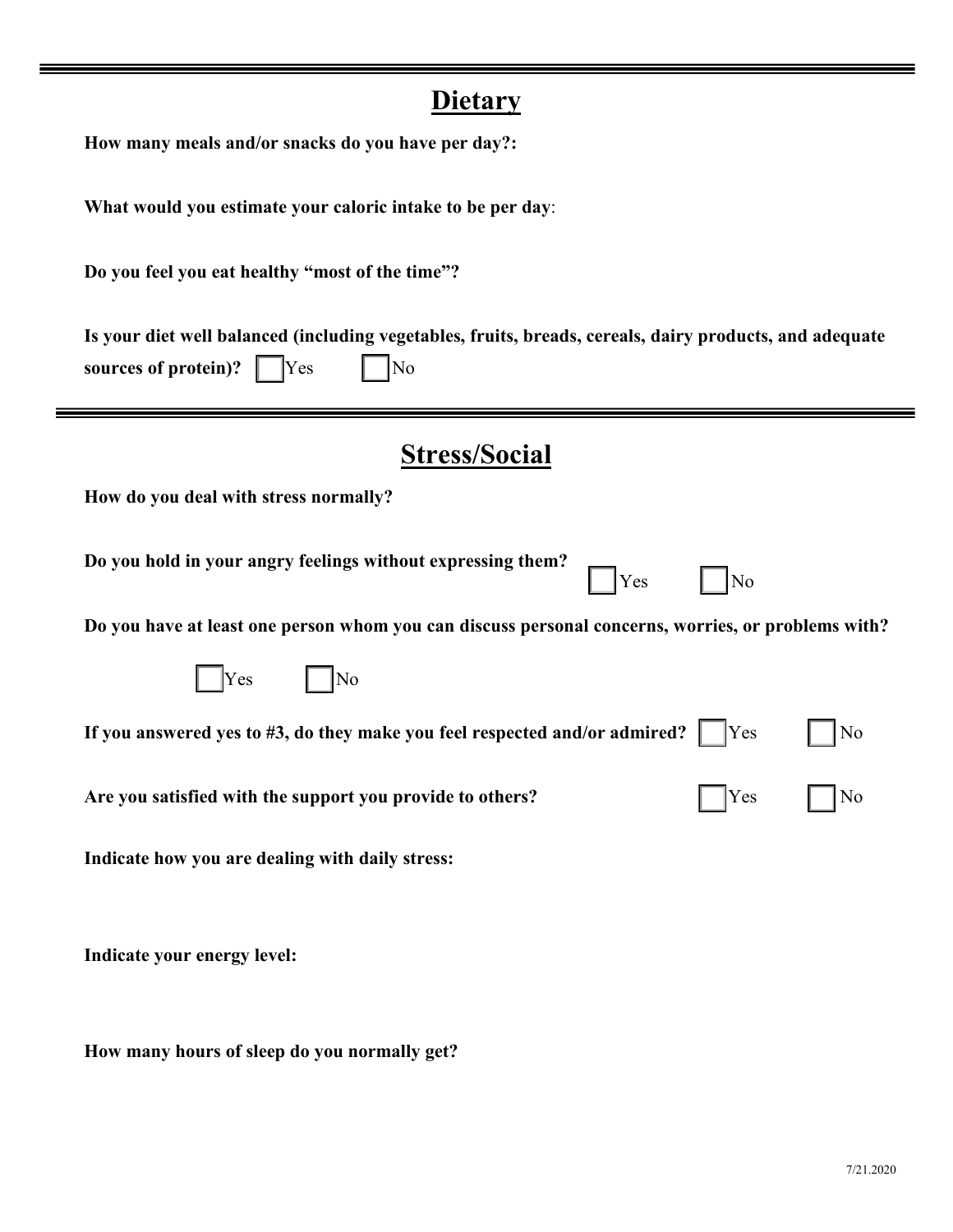### **Occupational**

**What is your present occupation?:**

**What type of activity does your occupation require (walking, getting up and down, carrying things)?** 

**What are your usual leisure activities?** 

## **Expectations**

**Why have you decided to begin or improve your exercise program?** 

**Specifically describe what you would like to accomplish through your fitness program during the next**

1 month:

4 months:

1 year:

**What are you looking forward to most about starting a personal training program?** 

### **Medical**

Please indicate whether you **CURRENTLY HAVE or PREVIOUSLY HAVE HAD** a significant problem with any of the symptoms or conditions listed below:

*\*\*\*Please assess your health status with true statements*

| <b>History</b> | Yes | No | Don't<br><b>Know</b> | Comments/details/year |
|----------------|-----|----|----------------------|-----------------------|
| Heart attack   |     |    |                      |                       |
| Heart surgery  |     |    |                      |                       |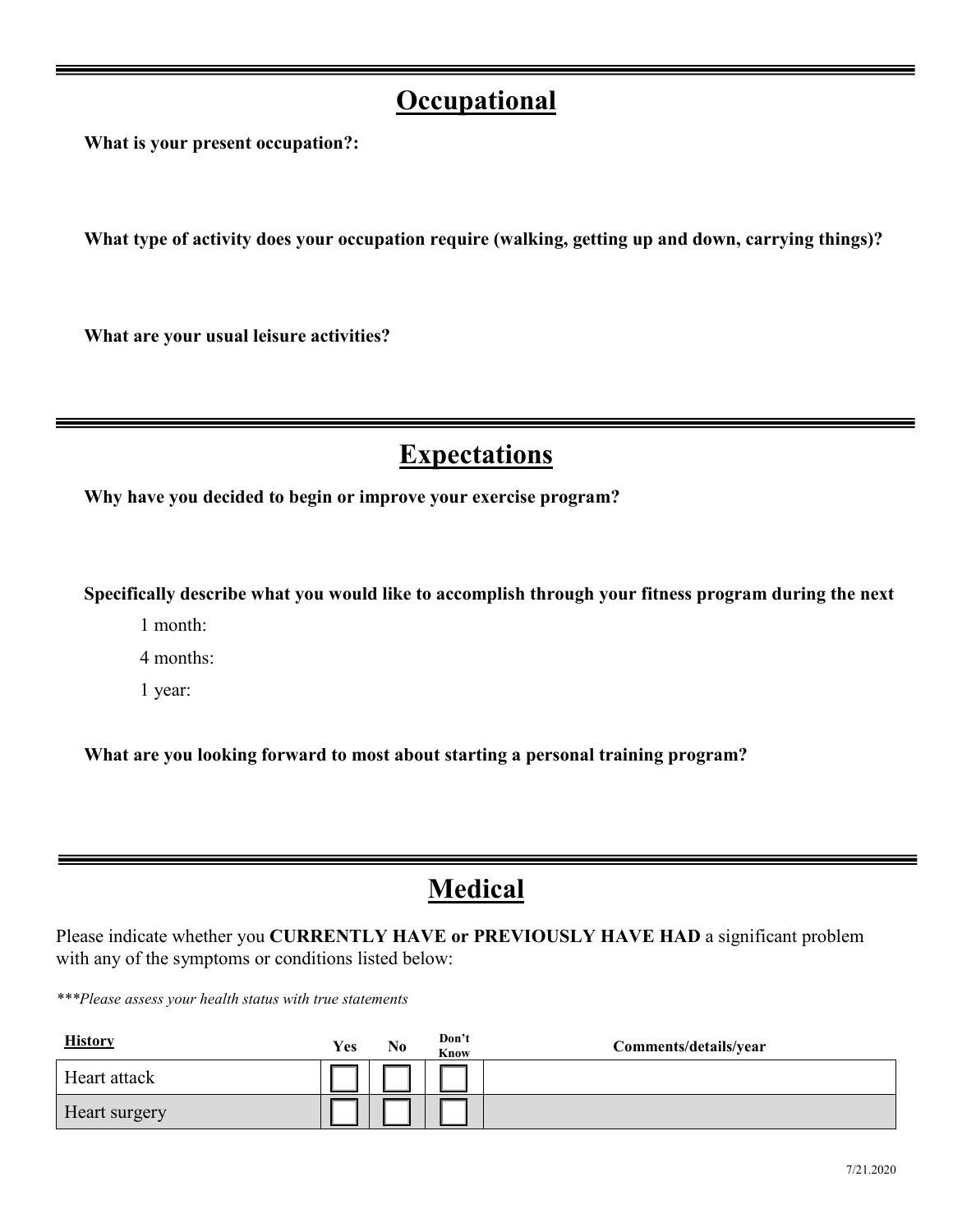| Heart failure                                                        |            |                |               |                       |
|----------------------------------------------------------------------|------------|----------------|---------------|-----------------------|
| Heart transplantation                                                |            |                |               |                       |
| Heart valve disease                                                  |            |                |               |                       |
| <b>Stroke</b>                                                        |            |                |               |                       |
| Cancer                                                               |            |                |               |                       |
| <b>Signs &amp; Symptoms</b>                                          | Yes        | N <sub>0</sub> | Don't<br>Know | Comments/details/year |
| Pain, discomfort, tightness in<br>chest, neck, jaw or arms           |            |                |               |                       |
| Chest pain with exertion                                             |            |                |               |                       |
| Shortness of breath at rest or<br>with mild exertion                 |            |                |               |                       |
| Fainting, dizziness, or blackouts                                    |            |                |               |                       |
| Unusual shortness of breath or<br>fatigue with usual activities      |            |                |               |                       |
| Other                                                                | Yes        | N <sub>0</sub> | Don't<br>Know | Comments/details/year |
| <b>Diabetes</b>                                                      |            |                |               |                       |
|                                                                      |            |                |               |                       |
| Exercise-induced Asthma                                              |            |                |               |                       |
| Bone, joint, or muscular injury                                      |            |                |               |                       |
| Arthritis                                                            |            |                |               |                       |
| Eating disorder                                                      |            |                |               |                       |
| Pregnancy                                                            |            |                |               |                       |
| <b>Major Risk Factors</b>                                            | <b>Yes</b> | N <sub>0</sub> | Don't<br>Know | Comments/details/year |
| Body Mass Index $\geq$ 30 or a waist girth<br>$>100$ cm (39.3 in.)   |            |                |               |                       |
| Father or brother experienced a heart                                |            |                |               |                       |
| attack before the age of 55<br>Mother or sister experienced a heart  |            |                |               |                       |
| attack before the age of 65?<br>Smoke, or have quit in last 6 months |            |                |               |                       |
| High blood pressure (>140/90 mmHg)                                   |            |                |               |                       |

*If you answered "yes" to any of these questions, call your personal physician or healthcare provider before increasing your physical activity level.*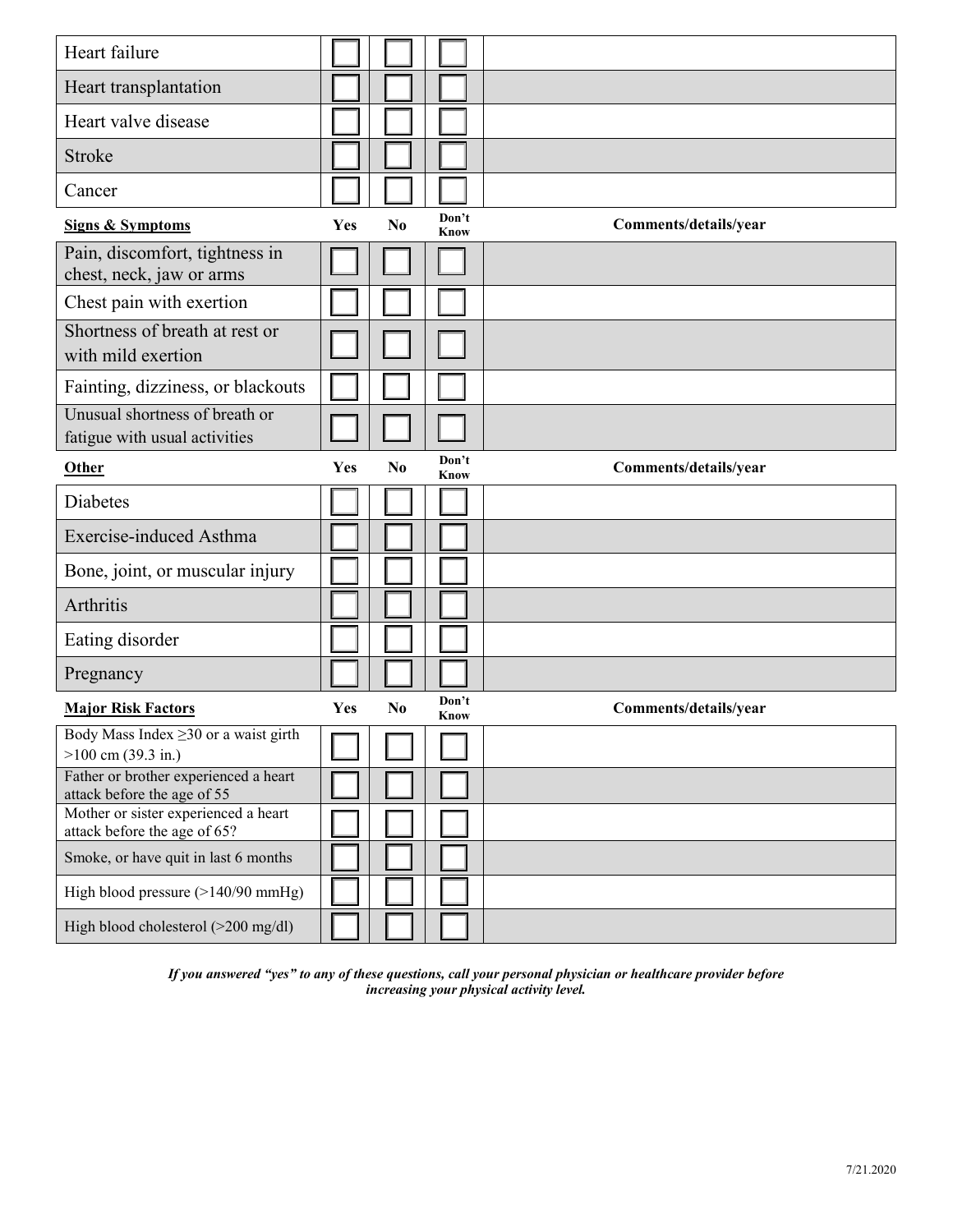### **Medications/Vitamins**

**Please list current medications/vitamins/supplements including over-the-counter medications, prescriptions, etc.** (please indicate the name, dosage, purpose and duration of each item)

**Known allergies** *(Environmental, Medications, Food, Etc.)* 

# **Family History**

Please indicate if any family member has had any of the following:

| <b>Medical Condition</b>   | Yes | N <sub>0</sub> | <b>Relationship to you / Comments</b> |
|----------------------------|-----|----------------|---------------------------------------|
| Obesity                    |     |                |                                       |
| <b>Heart Attack</b>        |     |                |                                       |
| Stroke                     |     |                |                                       |
| Cardiovascular Disease     |     |                |                                       |
| <b>High Blood Pressure</b> |     |                |                                       |
| <b>High Cholesterol</b>    |     |                |                                       |
| Diabetes                   |     |                |                                       |
| Cancer                     |     |                |                                       |
| Osteoporosis               |     |                |                                       |

Please list any other conditions that your family members may have that you feel are pertinent for Personal Training staff to know for your training: